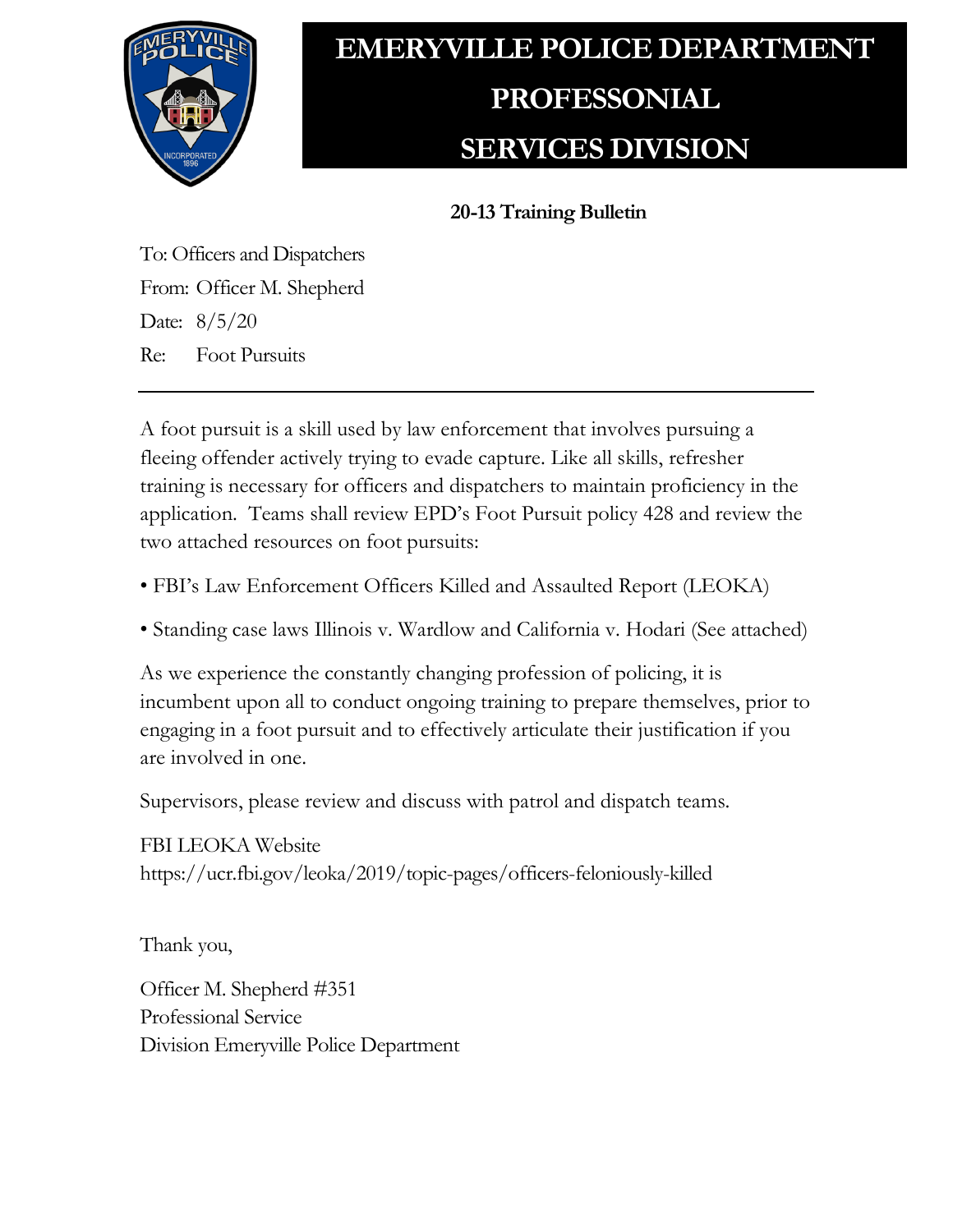## **United States Supreme Court ILLINOIS v. WARDLOW (2000)**

Respondent Wardlow fled upon seeing police officers patrolling an area known for heavy narcotics trafficking. Two of the officers caught up with him, stopped him and conducted a protective pat-down search for weapons. Discovering a .38-caliber handgun, the officers arrested Wardlow. We hold that the officers' stop did not violate the Fourth Amendment to the United States Constitution.

 On September 9, 1995, Officers Nolan and Harvey were working as uniformed officers in the special operations section of the Chicago Police Department. The officers were driving the last car of a four car caravan converging on an area known for heavy narcotics trafficking in order to investigate drug transactions. The officers were traveling together because they expected to find a crowd of people in the area, including lookouts and customers.

 As the caravan passed 4035 West Van Buren, Officer Nolan observed respondent Wardlow standing next to the building holding an opaque bag. Respondent looked in the direction of the officers and fled. Nolan and Harvey turned their car southbound, watched him as he ran through the gangway and an alley, and eventually cornered him on the street. Nolan then exited his car and stopped respondent. He immediately conducted a protective pat-down search for weapons because in his experience it was common for there to be weapons in the near vicinity of narcotics transactions. During the frisk, Officer Nolan squeezed the bag respondent was carrying and felt a heavy, hard object similar to the shape of a gun. The officer then opened the bag and discovered a .38-caliber handgun with five live rounds of ammunition. The officers arrested Wardlow.

 The Illinois trial court denied respondent's motion to suppress, finding the gun was recovered during a lawful stop and frisk. App. 14. Following a stipulated bench trial, Wardlow was convicted of unlawful use of a weapon by a felon. The Illinois Appellate Court reversed Wardlow's conviction, concluding that the gun should have been suppressed because Officer Nolan did not have reasonable suspicion sufficient to justify an investigative stop pursuant to Terry v. Ohio, 392 U. S. 1 (1968). 287 Ill. App. 3d 367, 678 N. E. 2d 65 (1997).

 The Illinois Supreme Court agreed. 183 Ill. 2d 306, 701 N. E. 2d 484 (1998). While rejecting the Appellate Court's conclusion that Wardlow was not in a high crime area, the Illinois Supreme Court determined that sudden flight in such an area does not create a reasonable suspicion justifying a Terry stop. Id., at 310, 701 N. E. 2d, at 486. Relying on Florida v. Royer, 460 U. S. 491 (1983), the court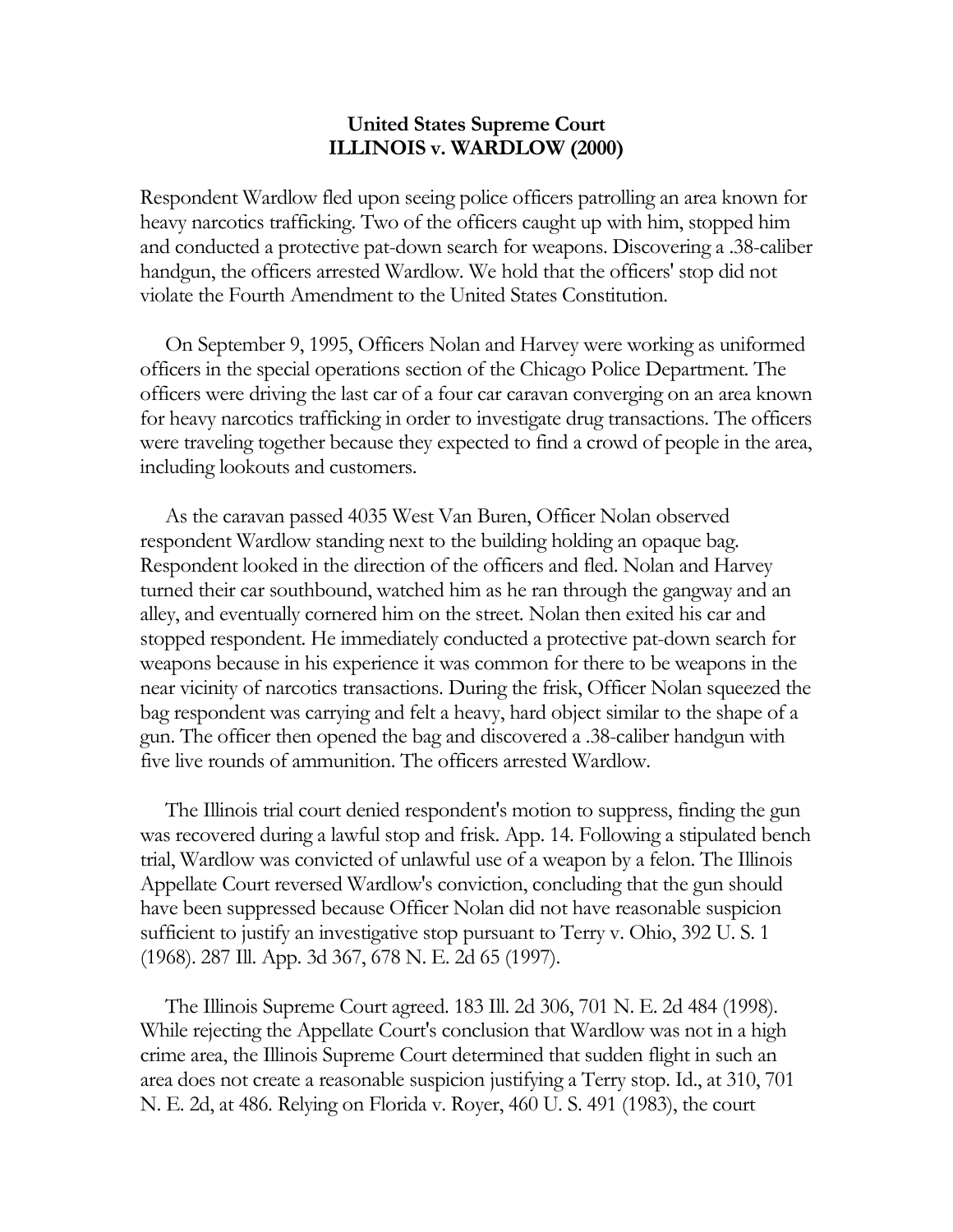explained that although police have the right to approach individuals and ask questions, the individual has no obligation to respond. The person may decline to answer and simply go on his or her way, and the refusal to respond, alone, does not provide a legitimate basis for an investigative stop. 183 Ill. 2d, at 311-312, 701 N. E. 2d, at 486-487. The court then determined that flight may simply be an exercise of this right to "go on one's way," and, thus, could not constitute reasonable suspicion justifying a Terry stop. Id., at 312, 701 N. E. 2d, at 487.

 The Illinois Supreme Court also rejected the argument that flight combined with the fact that it occurred in a high crime area supported a finding of reasonable suspicion because the "high crime area" factor was not sufficient standing alone to justify a Terry stop. Finding no independently suspicious circumstances to support an investigatory detention, the court held that the stop and subsequent arrest violated the Fourth Amendment. We granted certiorari, 526 U. S. \_\_\_ (1999), and now reverse. 1

 This case, involving a brief encounter between a citizen and a police officer on a public street, is governed by the analysis we first applied in Terry . In Terry , we held that an officer may, consistent with the Fourth Amendment, conduct a brief, investigatory stop when the officer has a reasonable, articulable suspicion that criminal activity is afoot. Terry , supra, at 30. While "reasonable suspicion" is a less demanding standard than probable cause and requires a showing considerably less than preponderance of the evidence, the Fourth Amendment requires at least a minimal level of objective justification for making the stop. United States v. Sokolow, 490 U. S. 1, 7 (1989). The officer must be able to articulate more than an "inchoate and unparticularized suspicion or `hunch' " of criminal activity. Terry , supra, at 27. 2

 Nolan and Harvey were among eight officers in a four car caravan that was converging on an area known for heavy narcotics trafficking, and the officers anticipated encountering a large number of people in the area, including drug customers and individuals serving as lookouts. App. 8. It was in this context that Officer Nolan decided to investigate Wardlow after observing him flee. An individual's presence in an area of expected criminal activity, standing alone, is not enough to support a reasonable, particularized suspicion that the person is committing a crime. Brown v. Texas, 443 U. S. 47 (1979). But officers are not required to ignore the relevant characteristics of a location in determining whether the circumstances are sufficiently suspicious to warrant further investigation. Accordingly, we have previously noted the fact that the stop occurred in a "high crime area" among the relevant contextual considerations in a Terry analysis. Adams v. Williams, 407 U. S. 143, 144 and 147-148 (1972).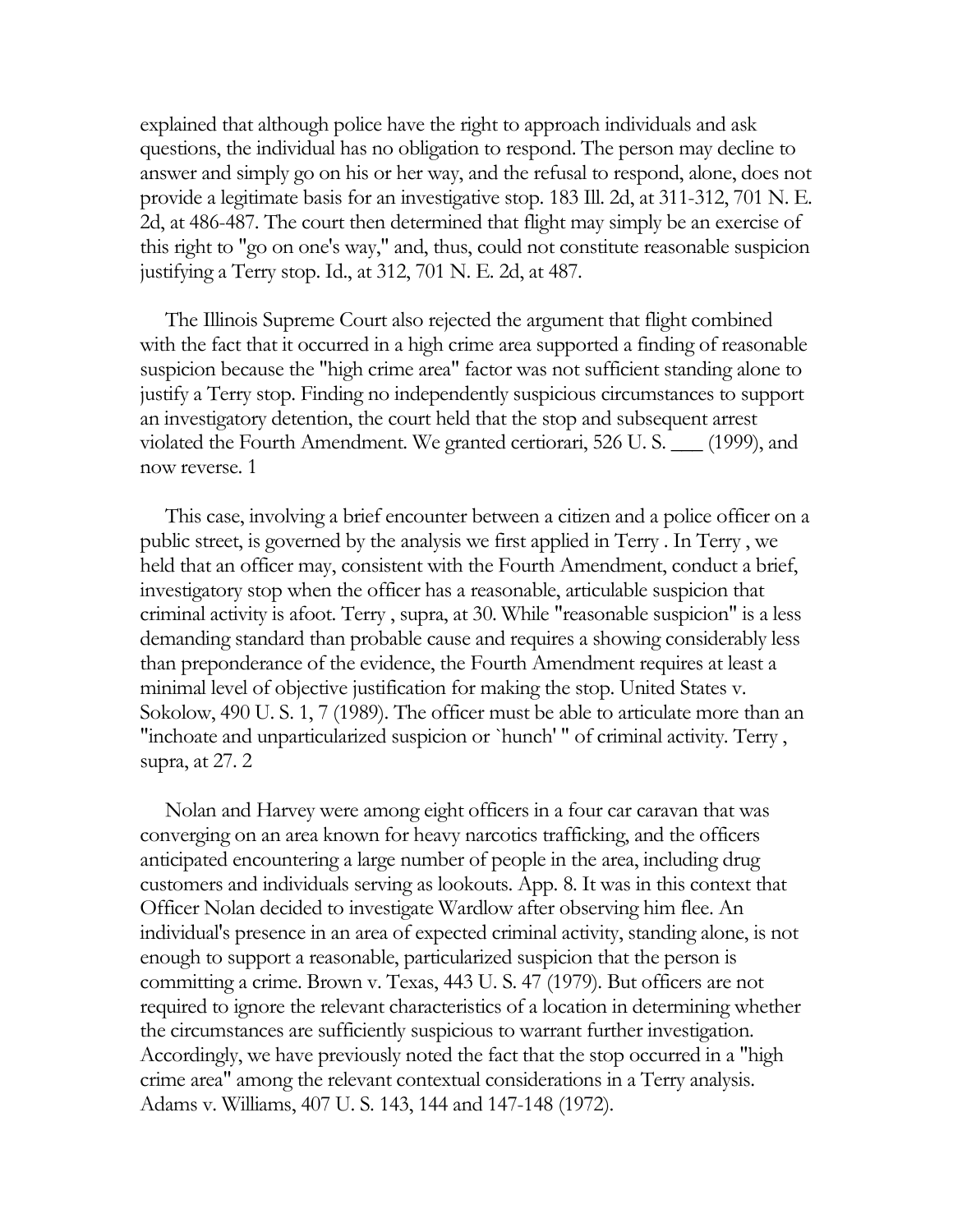In this case, moreover, it was not merely respondent's presence in an area of heavy narcotics trafficking that aroused the officers' suspicion but his unprovoked flight upon noticing the police. Our cases have also recognized that nervous, evasive behavior is a pertinent factor in determining reasonable suspicion. United States v. Brignoni-Ponce, 422 U. S. 873, 885 (1975); Florida v. Rodriguez, 469 U. S. 1, 6 (1984) (per curiam); United States v. Sokolow, supra, at 8-9. Headlong flight- wherever it occurs--is the consummate act of evasion: it is not necessarily indicative of wrongdoing, but it is certainly suggestive of such. In reviewing the propriety of an officer's conduct, courts do not have available empirical studies dealing with inferences drawn from suspicious behavior, and we cannot reasonably demand scientific certainty from judges or law enforcement officers where none exists. Thus, the determination of reasonable suspicion must be based on commonsense judgments and inferences about human behavior. See United States v. Cortez , 449 U. S. 411, 418 (1981). We conclude Officer Nolan was justified in suspecting that Wardlow was involved in criminal activity, and, therefore, in investigating further.

 Such a holding is entirely consistent with our decision in Florida v. Royer , 460 U. S. 491 (1983), where we held that when an officer, without reasonable suspicion or probable cause, approaches an individual, the individual has a right to ignore the police and go about his business. Id ., at 498. And any "refusal to cooperate, without more, does not furnish the minimal level of objective justification needed for a detention or seizure." Florida v. Bostick , 501 U. S. 429, 437 (1991). But unprovoked flight is simply not a mere refusal to cooperate. Flight, by its very nature, is not "going about one's business"; in fact, it is just the opposite. Allowing officers confronted with such flight to stop the fugitive and investigate further is quite consistent with the individual's right to go about his business or to stay put and remain silent in the face of police questioning.

 Respondent and amici also argue that there are innocent reasons for flight from police and that, therefore, flight is not necessarily indicative of ongoing criminal activity. This fact is undoubtedly true, but does not establish a violation of the Fourth Amendment. Even in Terry , the conduct justifying the stop was ambiguous and susceptible of an innocent explanation. The officer observed two individuals pacing back and forth in front of a store, peering into the window and periodically conferring. Terry , 392 U. S., at 5 -6. All of this conduct was by itself lawful, but it also suggested that the individuals were casing the store for a planned robbery. Terry recognized that the officers could detain the individuals to resolve the ambiguity. Id., at 30.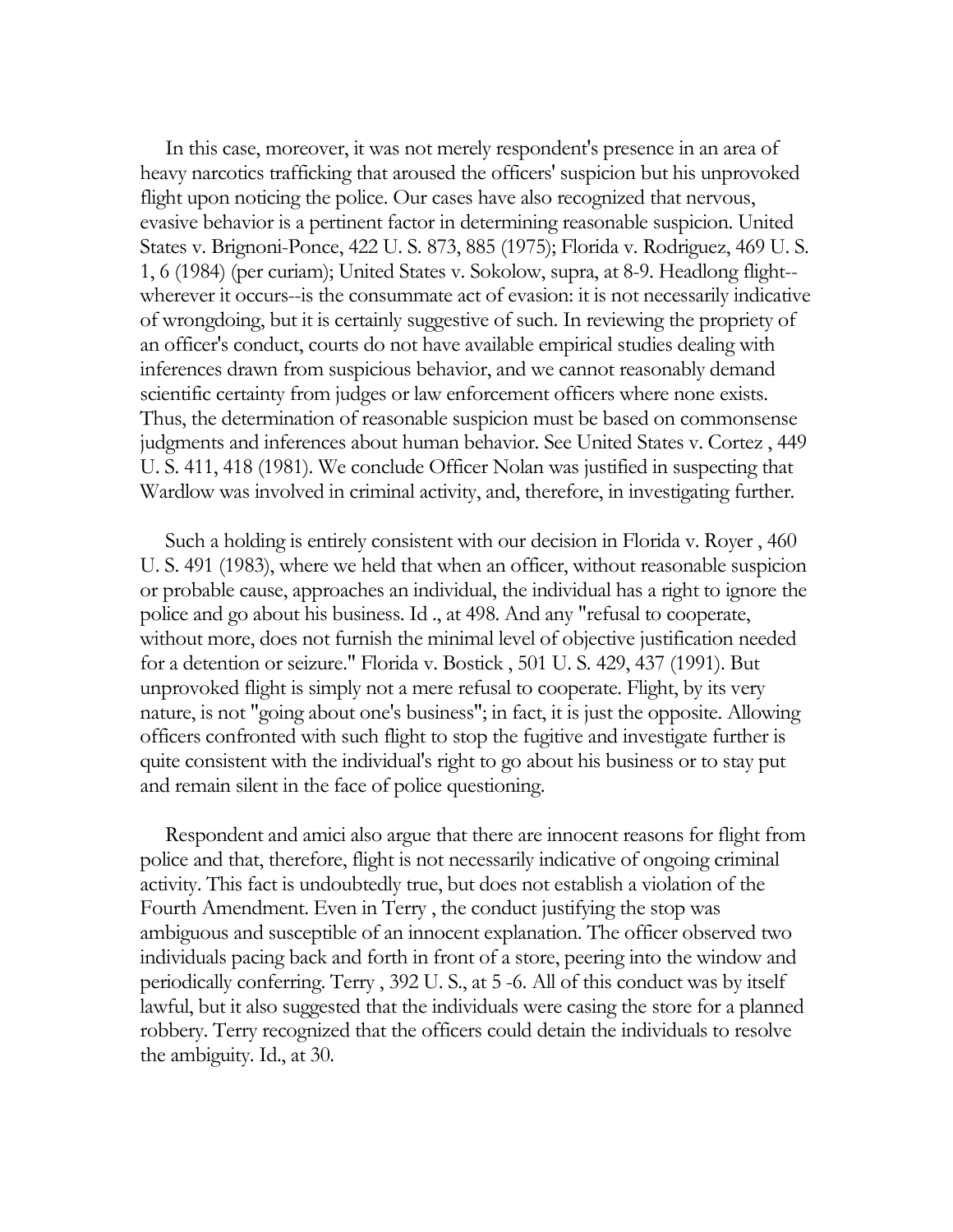In allowing such detentions, Terry accepts the risk that officers may stop innocent people. Indeed, the Fourth Amendment accepts that risk in connection with more drastic police action; persons arrested and detained on probable cause to believe they have committed a crime may turn out to be innocent. The Terry stop is a far more minimal intrusion, simply allowing the officer to briefly investigate further. If the officer does not learn facts rising to the level of probable cause, the individual must be allowed to go on his way. But in this case the officers found respondent in possession of a handgun, and arrested him for violation of an Illinois firearms statute. No question of the propriety of the arrest itself is before us.

## **United States Supreme Court California v. Hodari D., 499 U.S. 621 (1991)**

*Syllabus* : A group of youths, including respondent Hodari D., fled at the approach of an unmarked police car on an Oakland, California, street. Officer Pertoso, who was wearing a jacket with "Police" embossed on its front, left the car to give chase. Pertoso did not follow Hodari directly, but took a circuitous route that brought the two face to face on a parallel street. Hodari, however, was looking behind as he ran and did not turn to see Pertoso until the officer was almost upon him, whereupon Hodari tossed away a small rock. Pertoso tackled him, and the police recovered the rock, which proved to be crack cocaine. In the juvenile proceeding against Hodari, the court denied his motion to suppress the evidence relating to the cocaine. The State Court of Appeal reversed, holding that Hodari had been "seized" when he saw Pertoso running towards him; that this seizure was "unreasonable" under the Fourth Amendment, the State having conceded that Pertoso did not have the "reasonable suspicion" required to justify stopping Hodari; and therefore that the evidence of cocaine had to be suppressed as the fruit of the illegal seizure.

*Held:* The only issue presented here -- whether, at the time he dropped the drugs, Hodari had been "seized" within the meaning of the Fourth Amendment -- must be answered in the negative. To answer this question, this Court looks to the common law of arrest. To constitute a seizure of the person, just as to constitute an arrest -- the quintessential "seizure of the person" under Fourth Amendment jurisprudence -- there must be either the application of physical force, however slight, or, where that is absent, submission to an officer's "show of authority" to restrain the subject's liberty. No physical force was applied in this case, since Hodari was untouched by Pertoso before he dropped the drugs. Moreover, assuming that Pertoso's pursuit constituted a "show of authority"